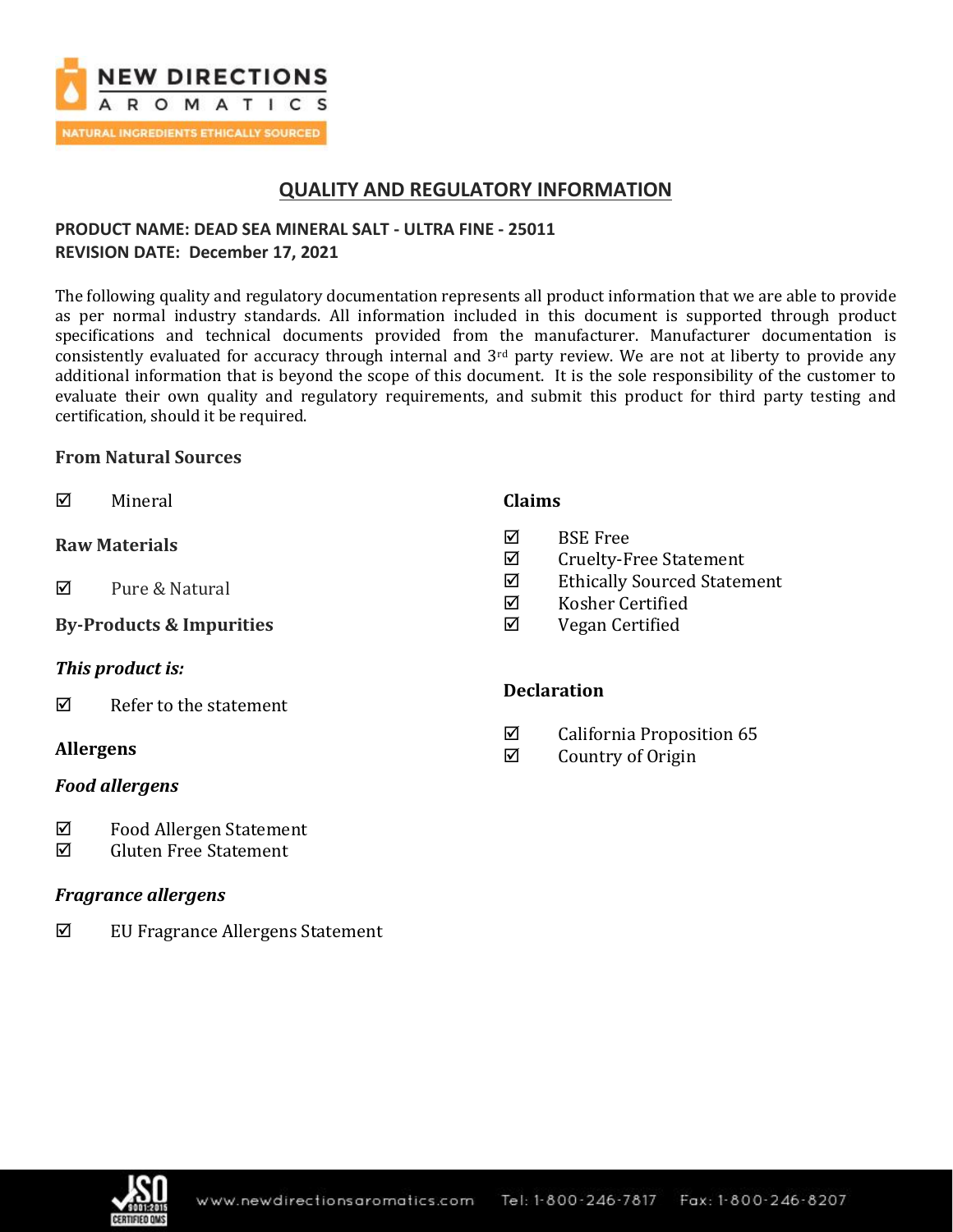

## **PURE & NATURAL STATEMENT**

## **PRODUCT NAME: DEAD SEA MINERAL SALT - ULTRA FINE - 25011**

We hereby declare that, to the best of our knowledge, this product is 100 % pure and natural.

#### **Disclaimer & Caution:**

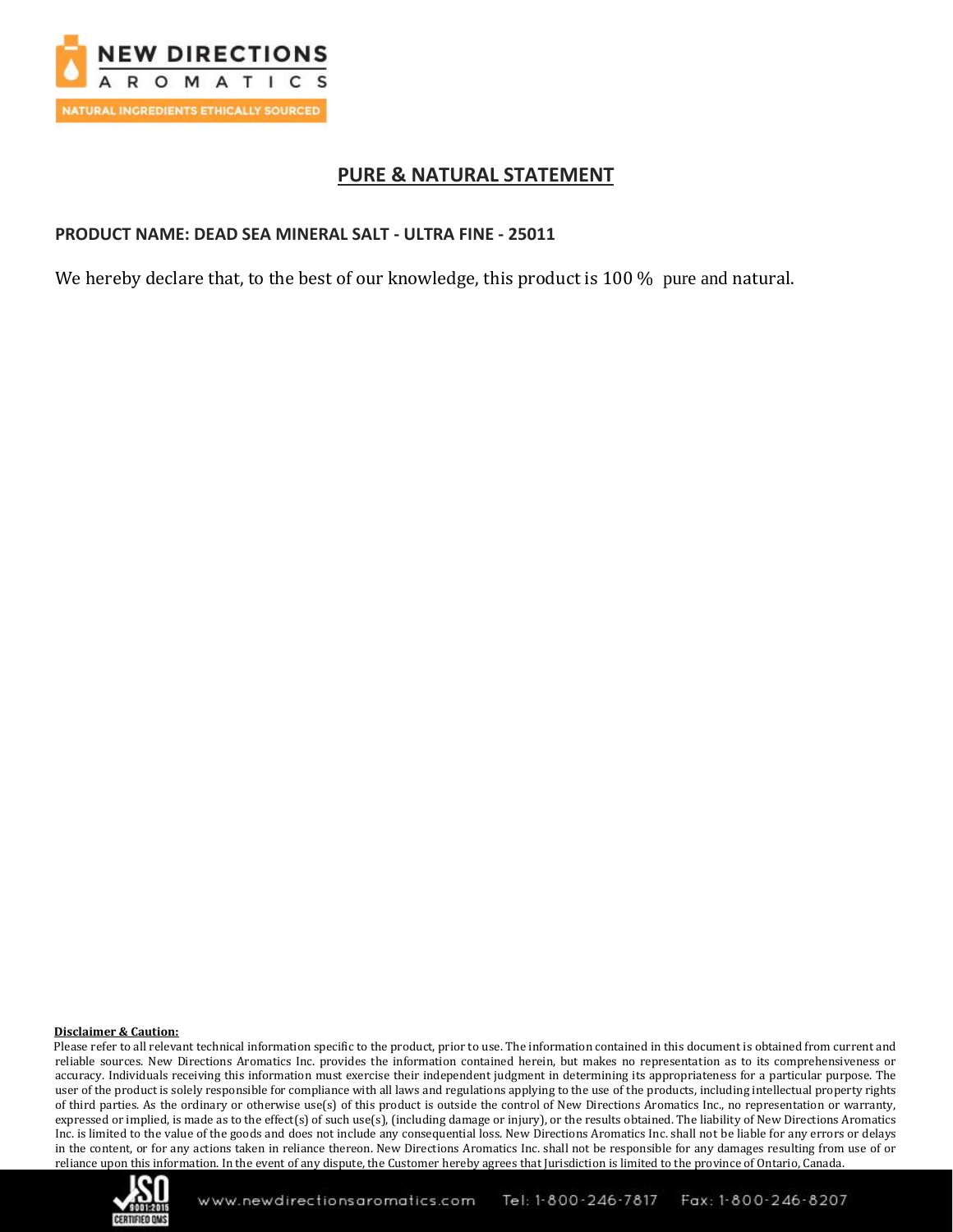

## **BY-PRODUCTS & IMPURITIES STATEMENT**

## **PRODUCT NAME: DEAD SEA MINERAL SALT - ULTRA FINE - 25011**

We hereby declare that, to the best of our knowledge, this product does not contain any of the following by-products and impurities:

- Microorganisms (Yeast, Mold, etc.)
- Parabens
- **Phthalates**
- Alcohol

#### **Disclaimer & Caution:**

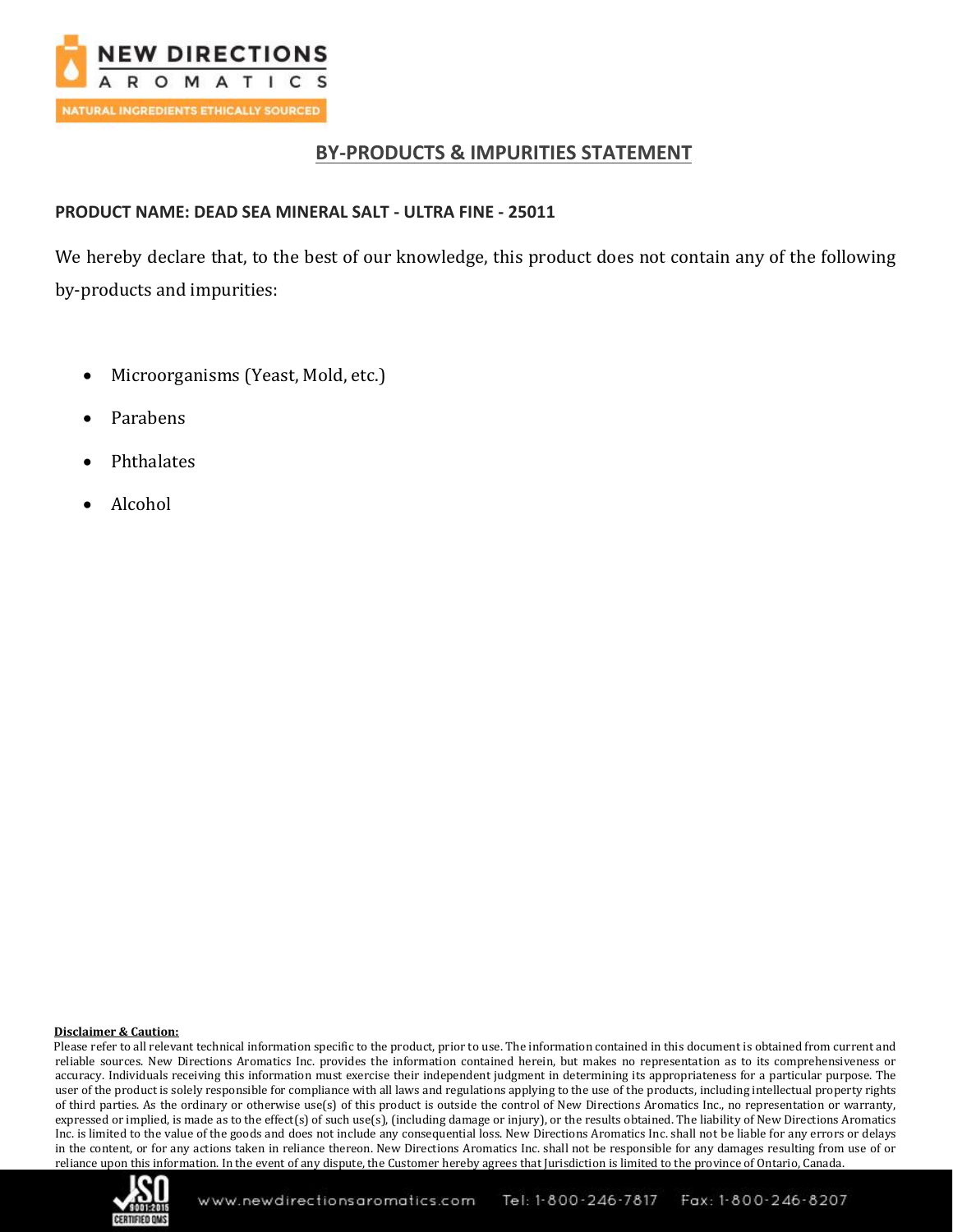

## **FOOD ALLERGEN INFORMATION**

### **PRODUCT NAME: DEAD SEA MINERAL SALT - ULTRA FINE - 25011**

| Component                                               | <b>Present in the product</b> |
|---------------------------------------------------------|-------------------------------|
| Peanuts (and/or derivatives,) e.g., protein oil         | N <sub>o</sub>                |
| Tree Nuts (and/or derivatives)                          | N <sub>o</sub>                |
| Seeds (Mustard, Sesame) (and/or derivatives)            | N <sub>o</sub>                |
| Wheat, Barley, Rye, Oats, Spelt, Kamut or their hybrids | N <sub>0</sub>                |
| Gluten                                                  | N <sub>0</sub>                |
| Soybeans (and/or derivatives)                           | N <sub>o</sub>                |
| Dairy (including lactose) or Eggs                       | N <sub>o</sub>                |
| Fish or their products                                  | N <sub>o</sub>                |
| Shellfish or their products                             | N <sub>0</sub>                |
| Celery (and/or derivatives)                             | N <sub>o</sub>                |
| Lupin (and/or derivatives)                              | N <sub>0</sub>                |
| Sulphites (and derivatives) (added or $\geq$ 10 ppm)    | N <sub>o</sub>                |

#### **Disclaimer & Caution:**

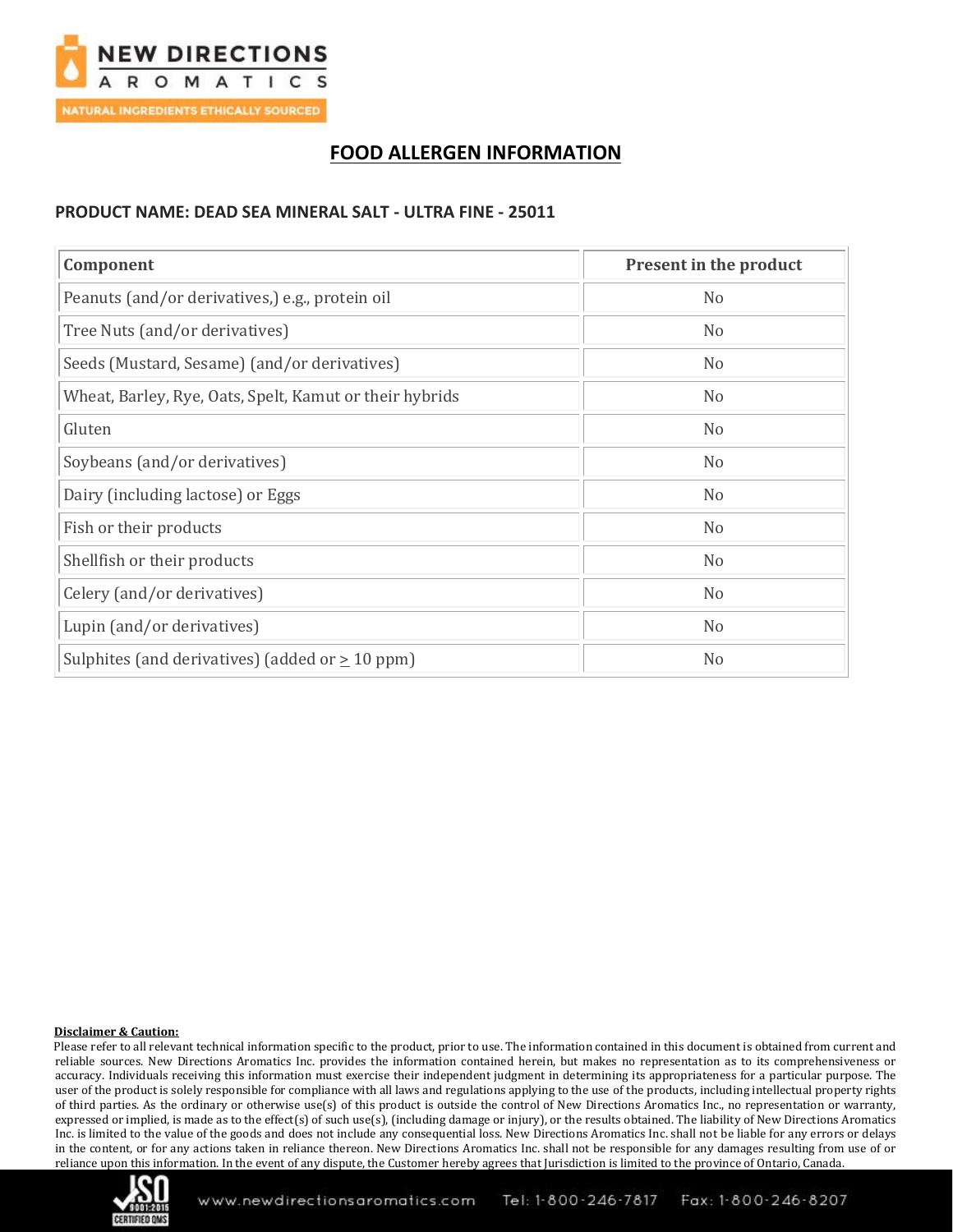

## **GLUTEN STATEMENT**

### **PRODUCT NAME: DEAD SEA MINERAL SALT - ULTRA FINE - 25011**

We hereby declare that, to the best of our knowledge, this product is gluten-free and was not manufactured with any ingredients containing gluten.

#### **Disclaimer & Caution:**

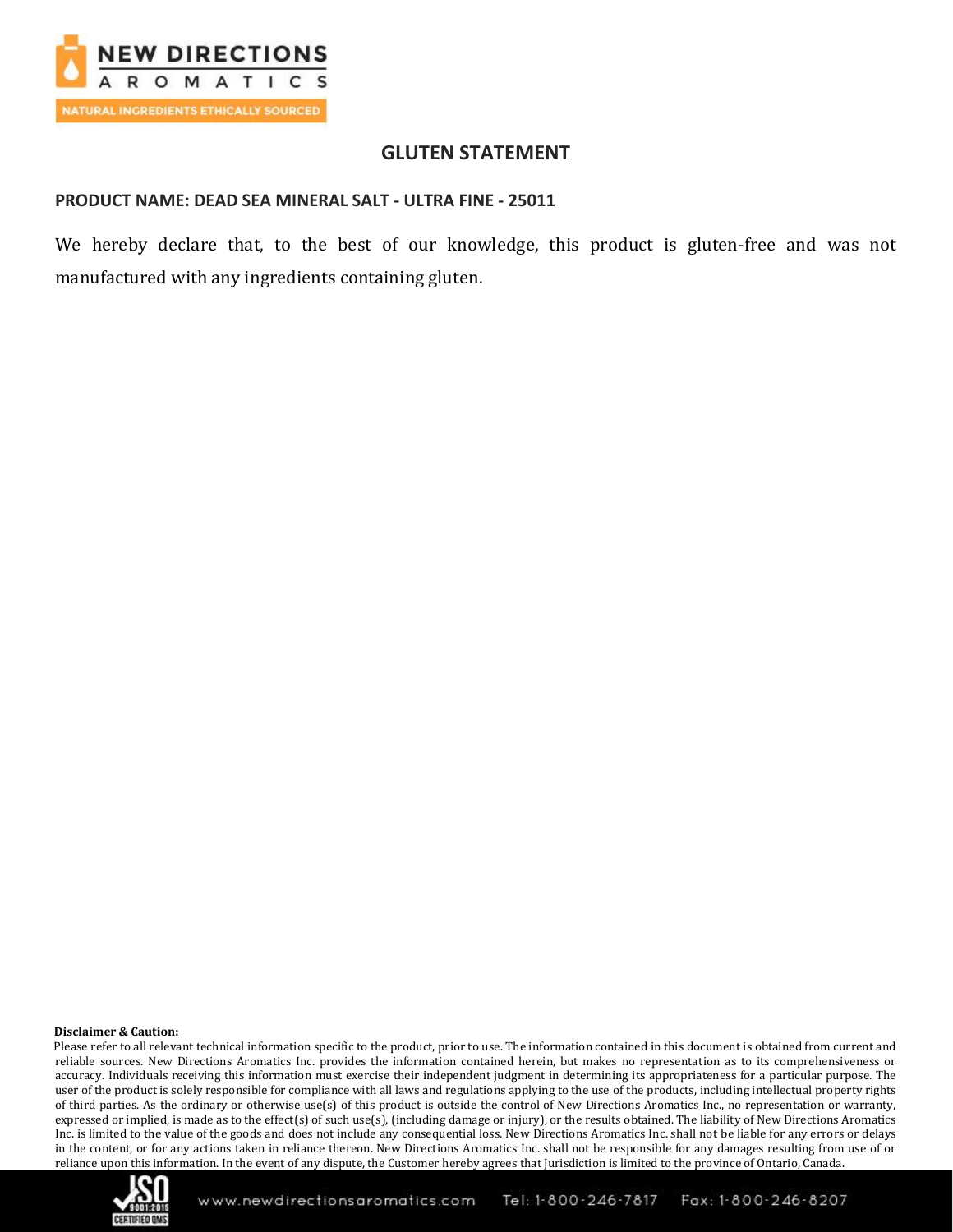

## **EU FRAGRANCE ALLERGENS STATEMENT**

### **PRODUCT NAME: DEAD SEA MINERAL SALT - ULTRA FINE - 25011**

We hereby declare that, to the best of our knowledge, based on processing information and raw materials used, Fragrance Allergens listed in the EU Regulation 1223/2009 Annex III, N0 67-92 are not likely to be present.

#### **Disclaimer & Caution:**

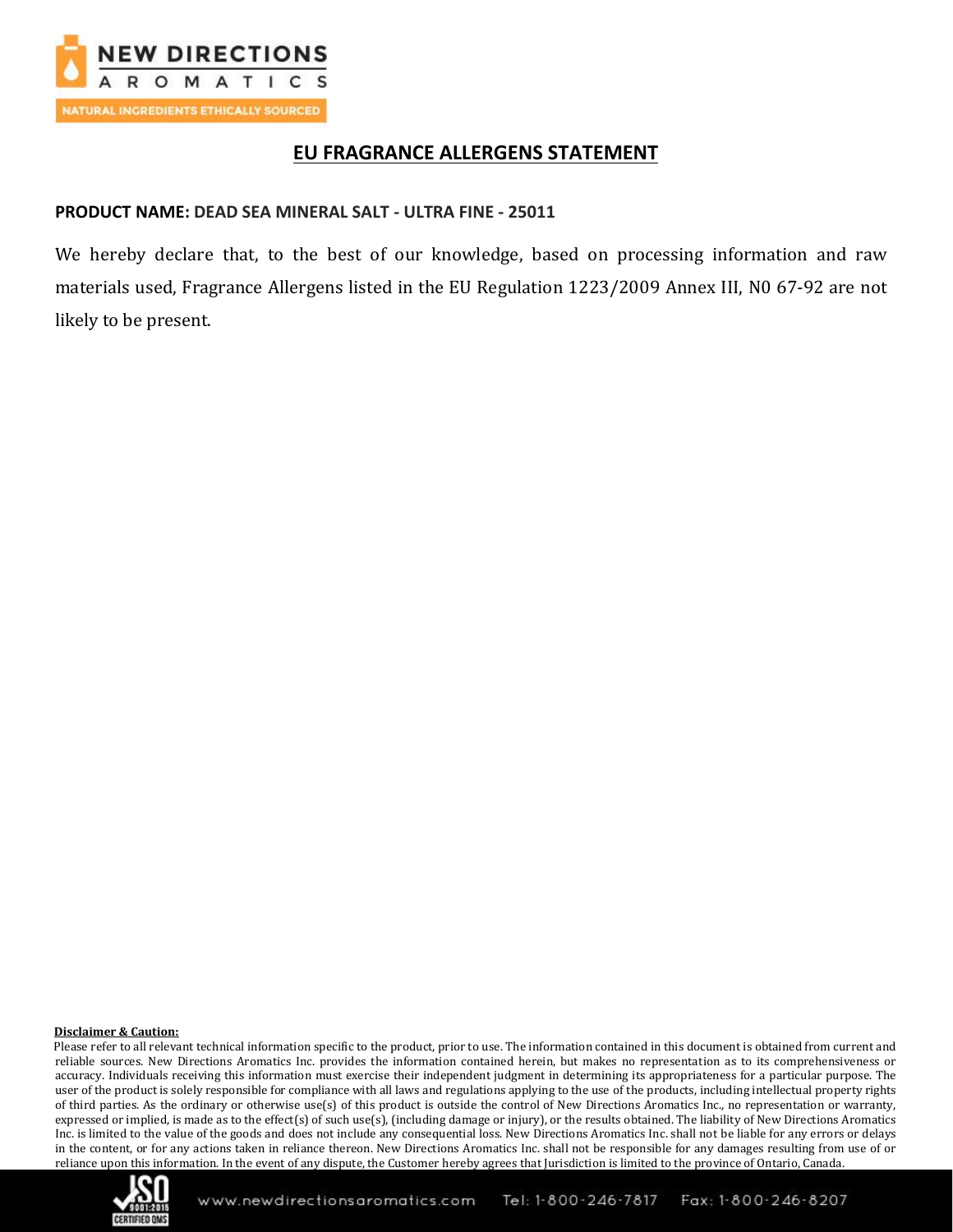

## **DECLARATION OF BOVINE SPONGIFORM ENCEPHALOPATHY (BSE)**

### **PRODUCT NAME: DEAD SEA MINERAL SALT - ULTRA FINE - 25011**

We hereby confirm that, to the best of our knowledge, this product was not made with, nor contains, any animal material or derivatives, and is free of BSE.

#### **Disclaimer & Caution:**

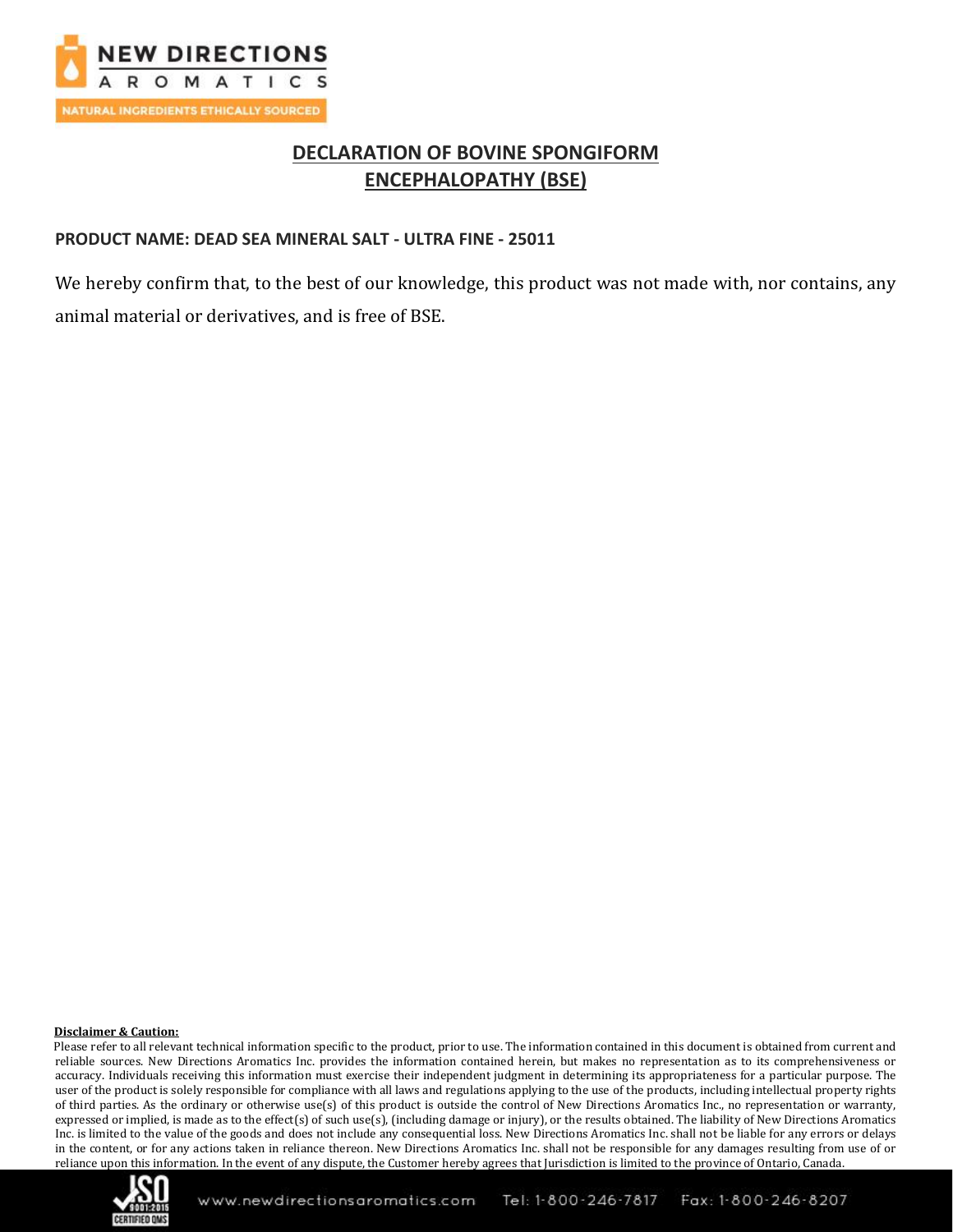

## **CRUELTY-FREE STATEMENT**

### **PRODUCT NAME: DEAD SEA MINERAL SALT - ULTRA FINE - 25011**

We hereby declare that, to the best of our knowledge, this product has not been tested on animals.

#### **Disclaimer & Caution:**

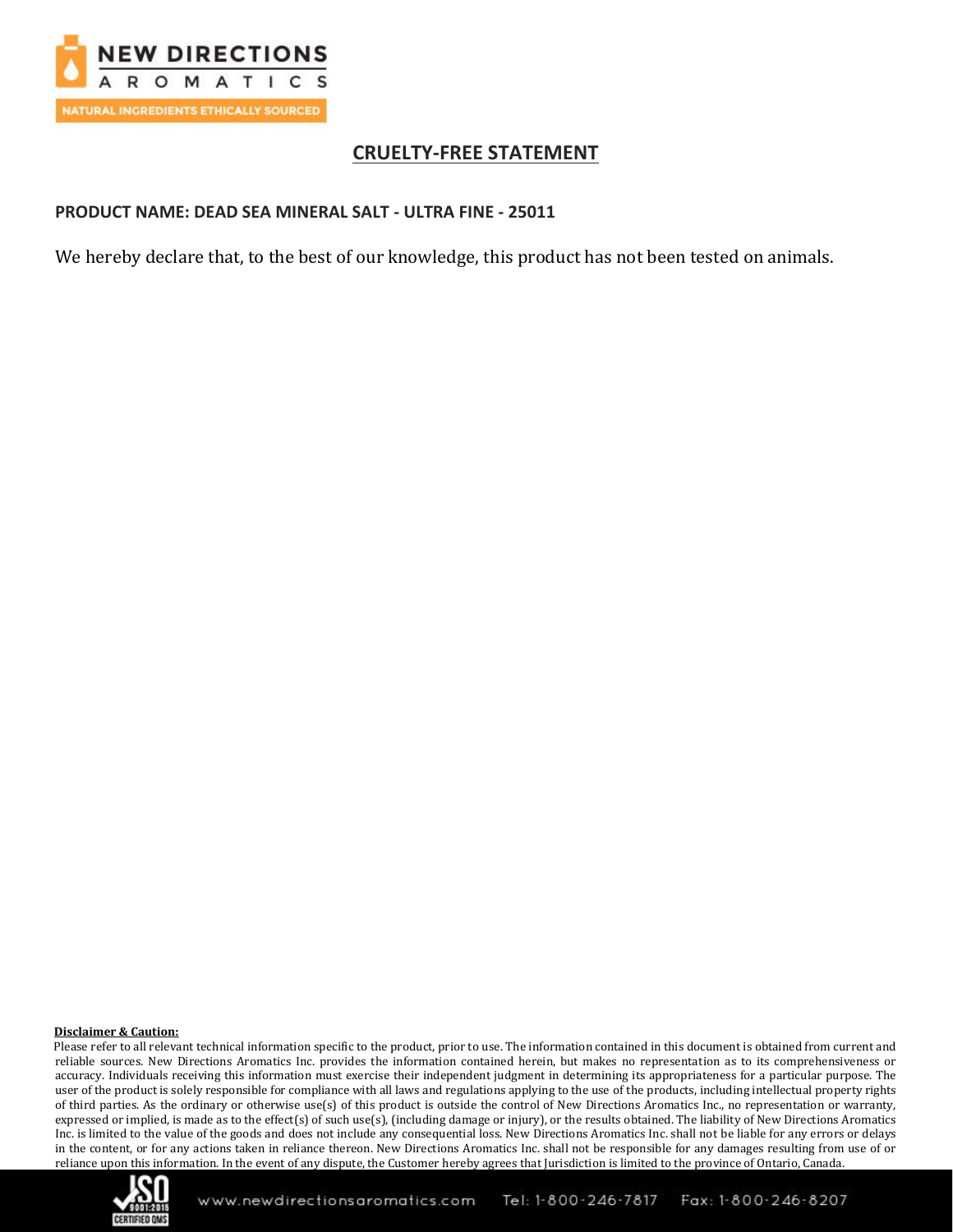

## **ETHICALLY SOURCED STATEMENT**

## **PRODUCT NAME: DEAD SEA MINERAL SALT - ULTRA FINE - 25011**

We hereby declare that, to the best of our knowledge, this product is ethically sourced.

#### **Disclaimer & Caution:**

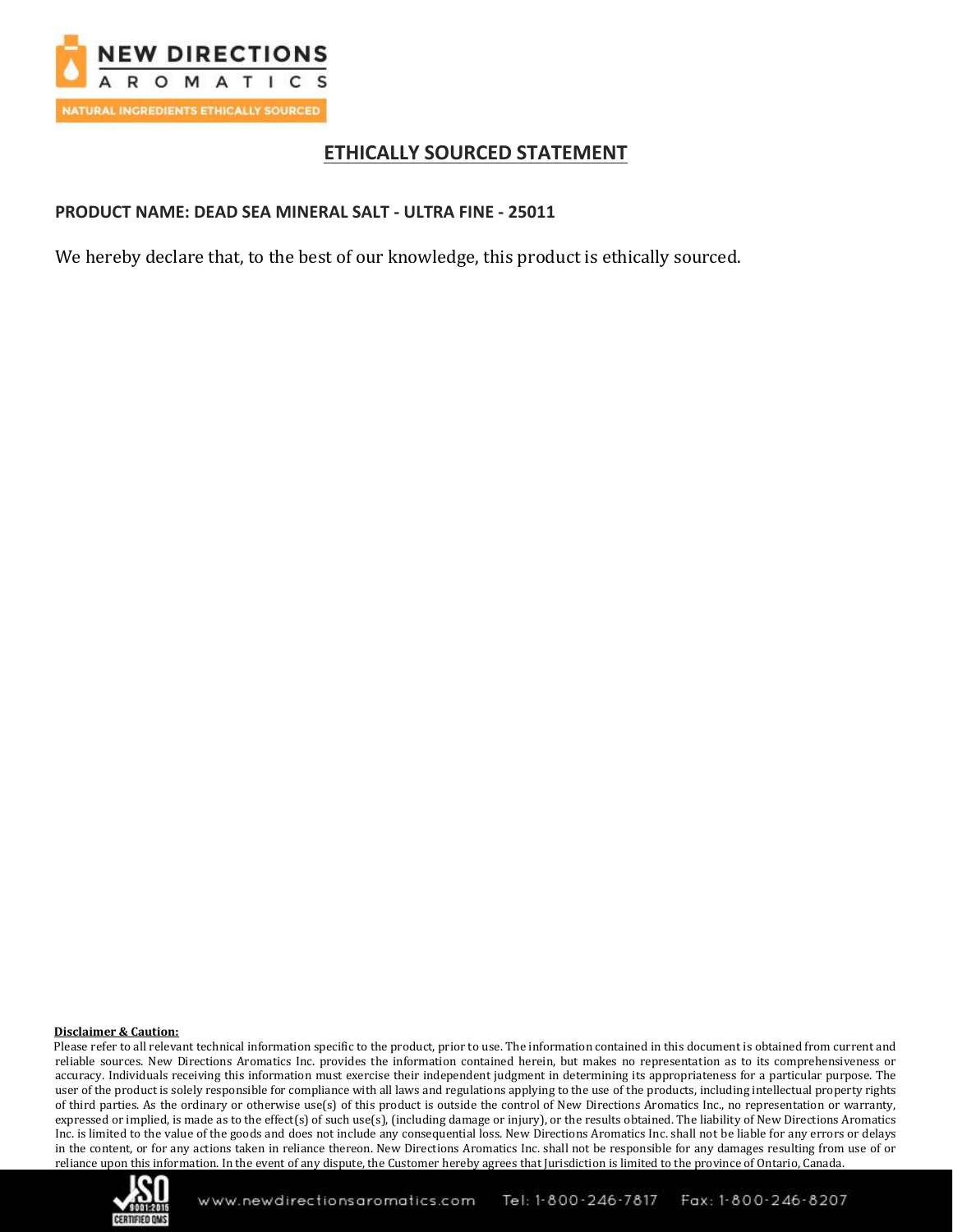

## **KOSHER STATEMENT**

### **PRODUCT NAME: DEAD SEA MINERAL SALT - ULTRA FINE - 25011**

We hereby confirm that this product has been certified to Kosher standards.

#### **Disclaimer & Caution:**

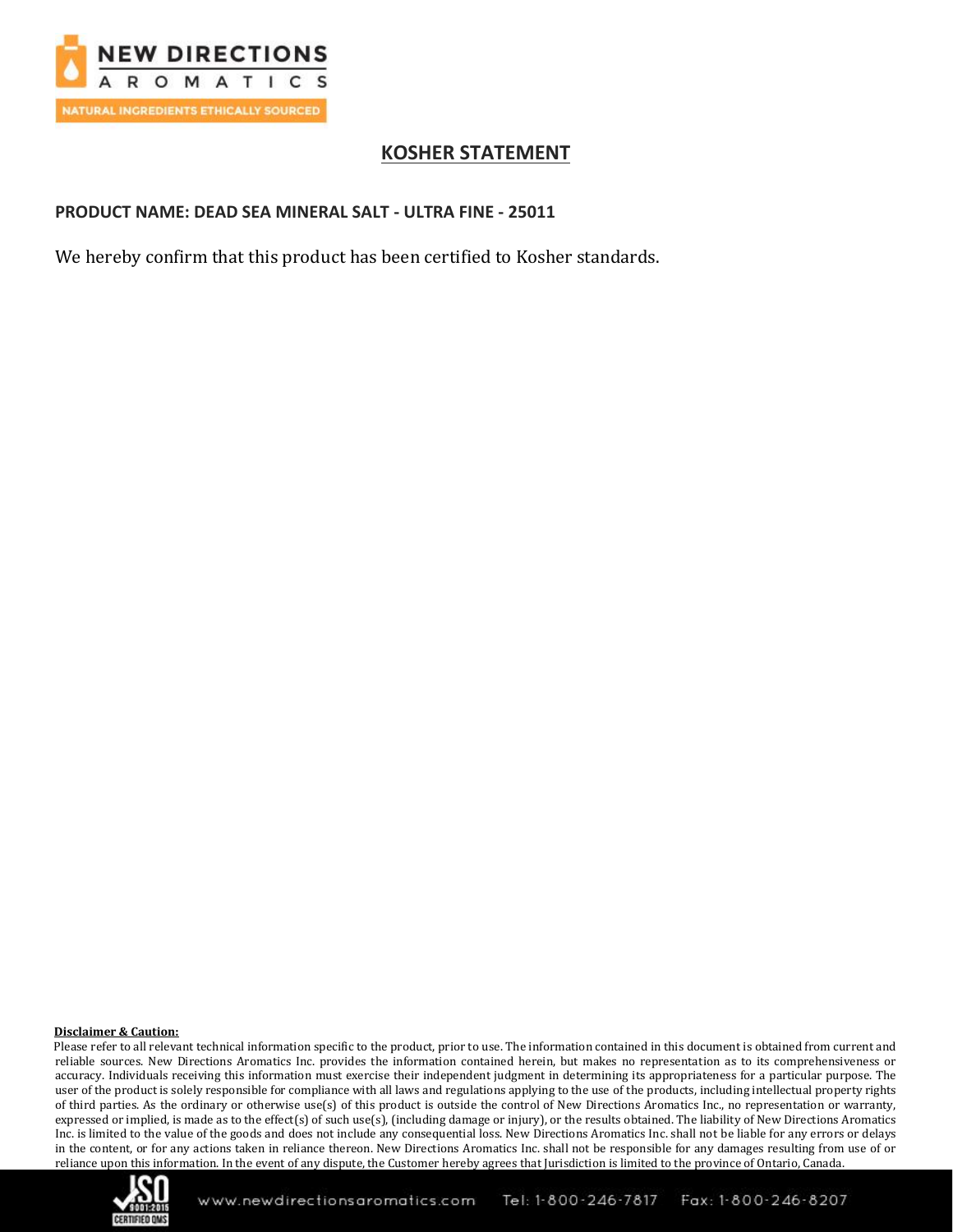

## **VEGAN STATEMENT**

## **PRODUCT NAME: DEAD SEA MINERAL SALT - ULTRA FINE - 25011**

We hereby confirm that this product has been certified to Vegan standards.

#### **Disclaimer & Caution:**

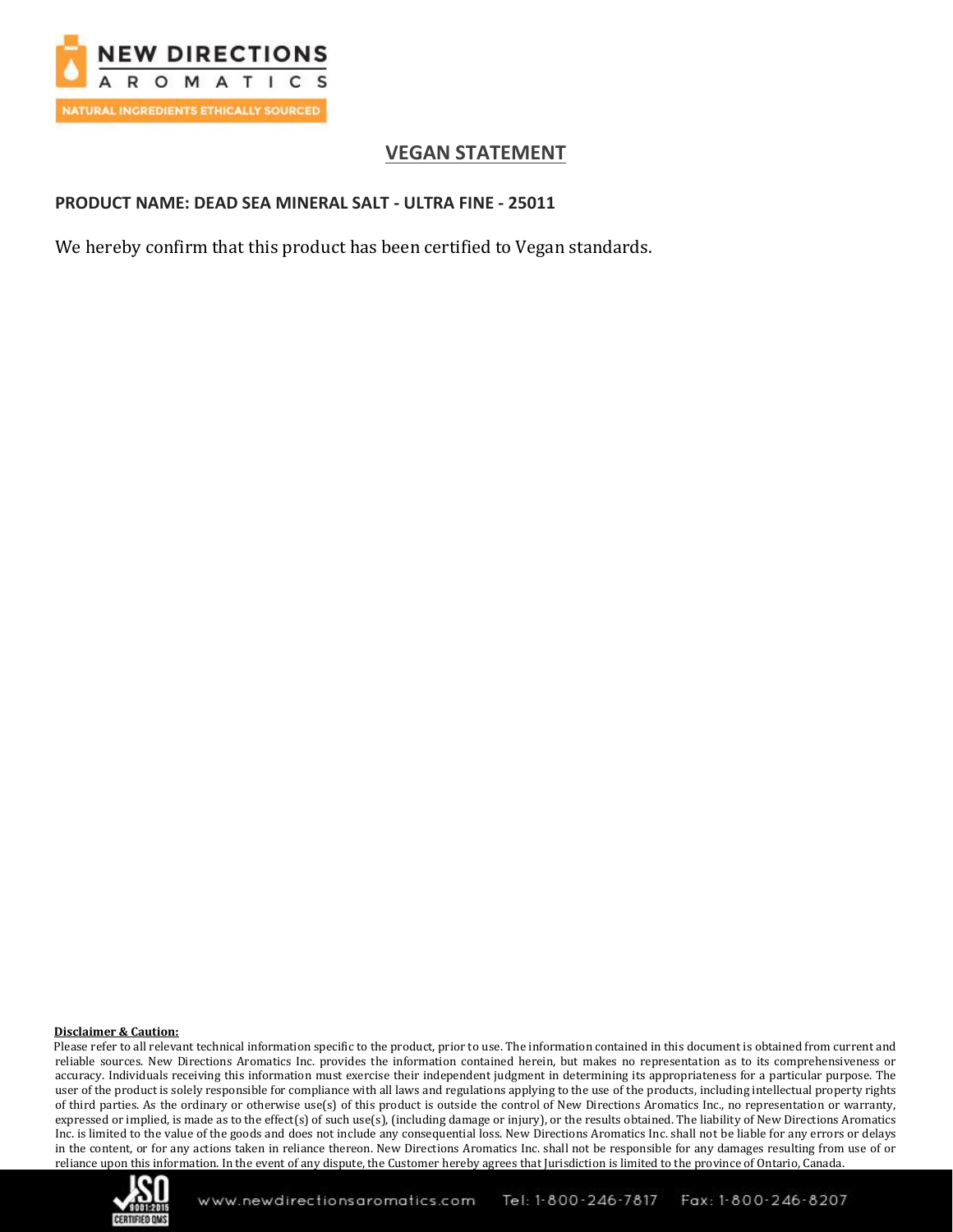

## **CALIFORNIA PROPOSITION 65 STATEMENT**

## **PRODUCT NAME: DEAD SEA MINERAL SALT - ULTRA FINE - 25011**

# **A**Warning:

• This product can expose you to trace heavy metals, which is known to the State of California to cause cancer. For more information go to [www.P65Warnings.ca.gov.](http://www.p65warnings.ca.gov/)

#### **Disclaimer & Caution:**